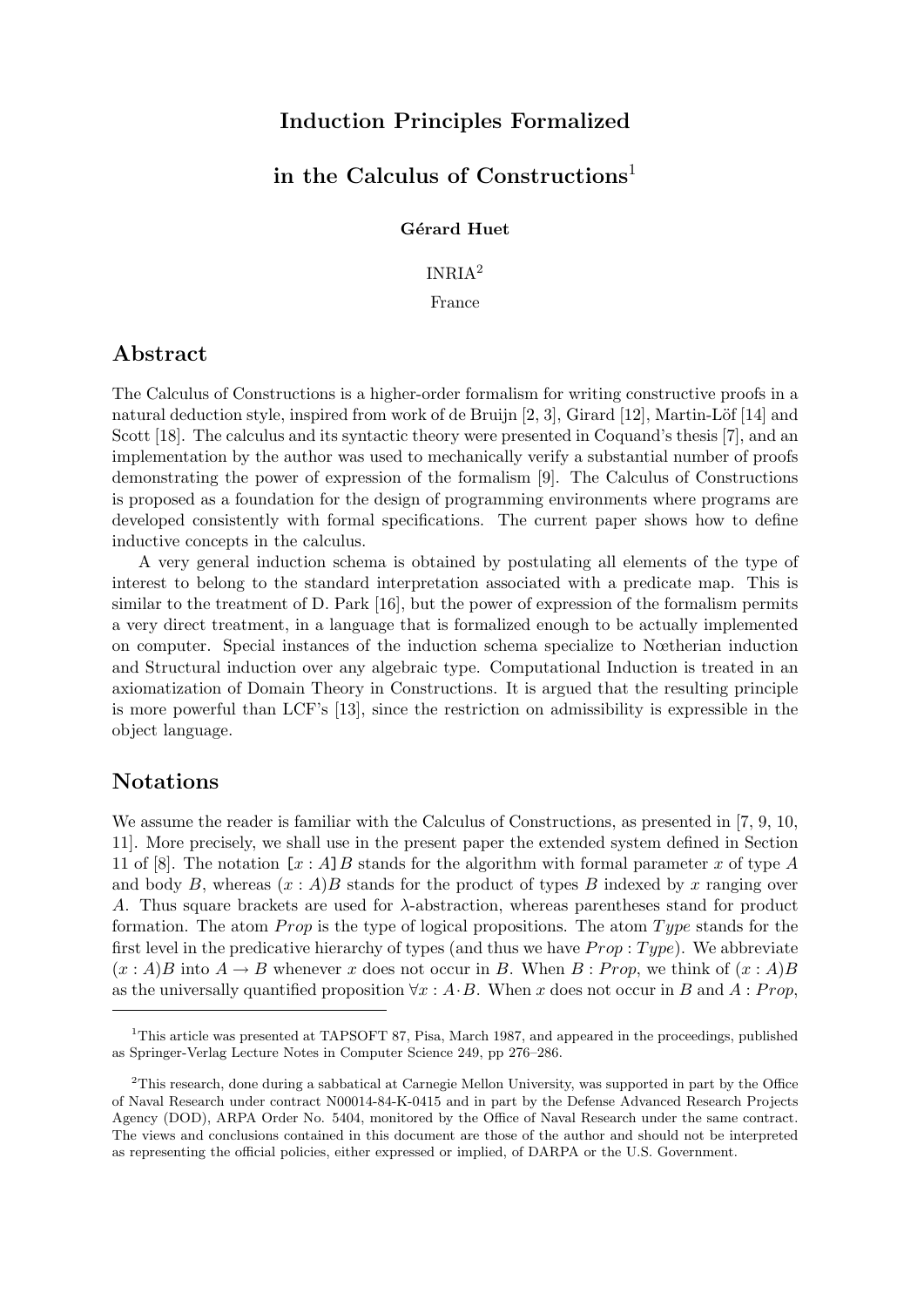we write it rather as an implication  $A \Rightarrow B$ . We assume known the logical constructions  $\nabla$ (absurdity), ∧ (conjunction), + (intuitionistic disjunction), ∨ (classical disjunction) and ∃ (existential quantification).

We use the symbol  $\mathcal{L} =$  for definitional equality of constants.

### 1 A constructive set theory

We assume a global context where we have declared:  $[U : Type]$ . We may think of U as the current universe, or as the domain of interpretation, in the sense of predicate calculus. Sets defined over U are represented as predicates of type  $U \rightarrow Prop$ , which we abbreviate from now on as  $Set_U$ , or even as  $Set$  when U is clear from the context. This may be formally justified by the type synthesis algorithm described in [11]. If  $A : Set_{U}$  and  $x : U$ , we define  $x \in A$  as the proposition  $(A x)$ . That is, the elements of U-sets are of type U. We abbreviate the quantification  $(x : U)E$  as  $\forall x \cdot E$ , and the abstraction  $[x : U]E$  as  $\{x \mid E\}$ . For successive bindings, we use respectively  $\forall x, y \in E$  and  $\{x, y \mid E\}$ .

We define inclusion of sets  $A$  and  $B$  by:

$$
A \subseteq B := \forall x \cdot x \in A \Rightarrow x \in B
$$

and set equality by:

$$
A = B \ := \ A \subseteq B \land B \subseteq A.
$$

Note that this equality is extensional equality of sets. We could also define intensional equality between two elements x and y of type  $U$ , as:

$$
x \equiv y \ := \ (A : Set) \ x \in A \Rightarrow y \in A.
$$

If we decided to give a primitive equality  $=$  on type U this would complicate matters quite a bit, since we would have to state that sets are predicates compatible with this equality, i.e. such that  $(P x)$  and  $x = y$  imply  $(P y)$ , and iterate this condition with classes, etc...

The empty U-set is defined as:

$$
\emptyset \; := \; \{x \mid \nabla\}.
$$

The usual set operations are available through the corresponding logical connectives:

$$
A \cap B := \{x \mid x \in A \land x \in B\}
$$

$$
A \cup B := \{x \mid x \in A \lor x \in B\}
$$

$$
\sim A := \{x \mid \neg x \in A\}.
$$

**Remark.** If we were completely formal, we should index all our notations with  $U$ , and write for instance  $x \in U$  A,  $\emptyset_U$ , etc. We assume here no ambiguity arises as to which universe we are into.

Our sets resemble ordinary sets, except that the inclusion relation is defined constructively. Thus, we have  $A \subset \sim A$ , but the converse in not true in general. That is, our sets behave more like open sets of a topological space, and classical sets are the analogue of closed sets, i.e. double-negation closed. The complement  $\sim A$  of A is closed, and for every A we get its closure as  $\sim \sim A$ .

We now define classes as set predicates. That is, a U-class is of type  $(Set_{U} \rightarrow Prop)$ , abbreviated  $Class_U$  or simply Class. For instance, the class of subsets of A is defined as:

$$
(\mathcal{P} A) := [B : Set] \ B \subseteq A.
$$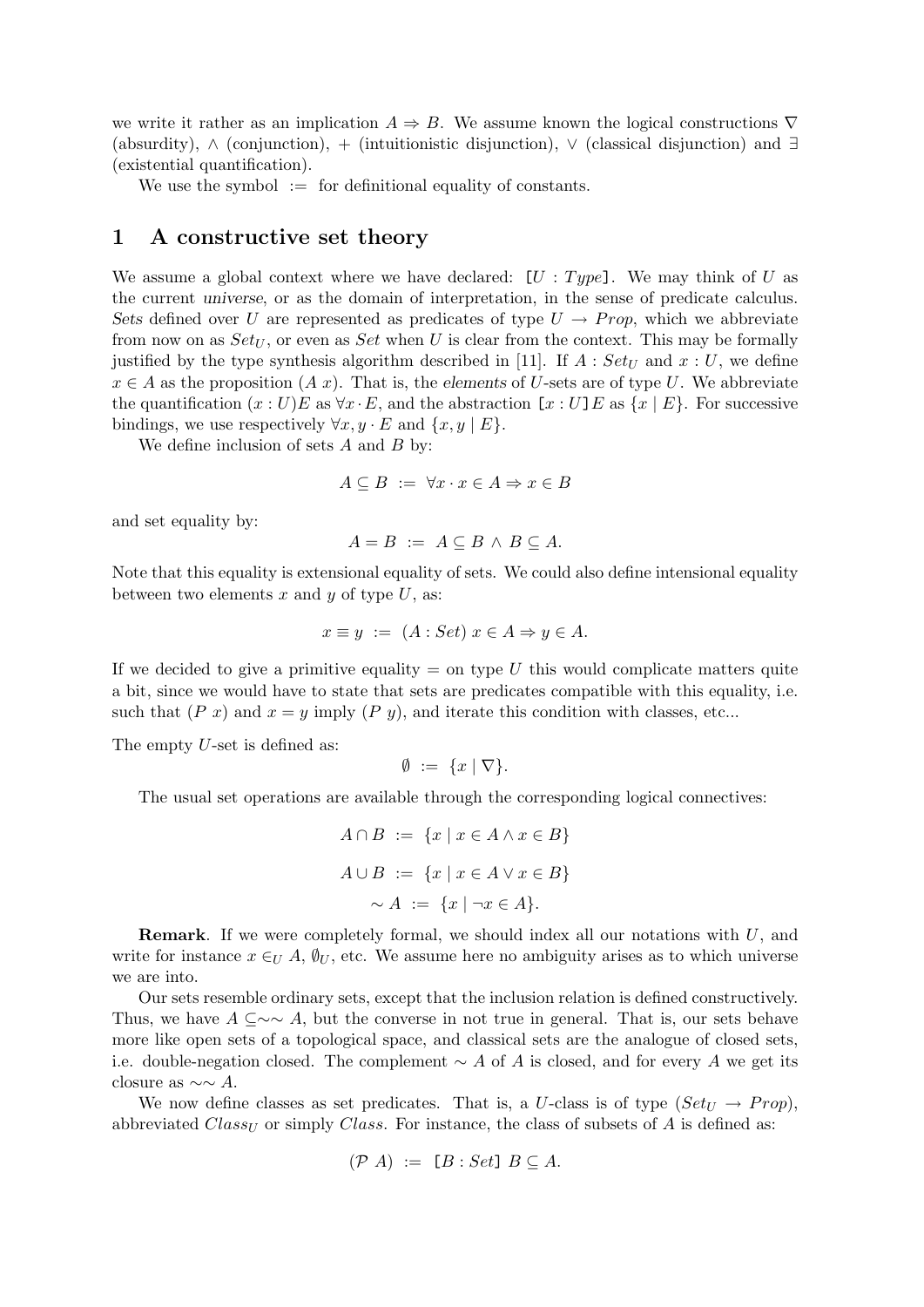Class inclusion may be defined in the same way as set inclusion. Actually, all sets operations above extend to class operations, since  $U$  may be instantiated with  $Set_U$ .

If C is a U-class, we define the intersection of C as the U-set defined as follows:

$$
\cap C := \{ x \mid (A : Set) (C \land A) \Rightarrow x \in A \}.
$$

For instance, we may define the singleton  $\{x\}$  as follows:

$$
\{x\} := \cap (\llbracket A : Set \rrbracket \ x \in A).
$$

We say that set  $A$  is universal if it contains all the objects of the universe:

 $(Universal A) := \forall x \cdot x \in A.$ 

A mapping maps a set to a set. More precisely, a U-map has type  $Set_U \rightarrow Set_U$ , abbreviated  $Map_U$  or simply  $Map$ . If  $\varphi$  is a U-map, we define:

$$
(Stable \varphi) := [A : Set] (\varphi A) \subseteq A
$$

and

$$
(First \varphi) := [A:Set](\varphi A) = A.
$$

Note that these two constructions are of type  $Class_{U}$ . We now define the standard interpretation of map  $\varphi$  as the intersection of the class of sets for which  $\varphi$  is stable:

$$
(Initial \varphi) := \cap (Stable \varphi)
$$

that is, in expanded form:

$$
\{u \mid (A : Set)(\forall x \cdot x \in (\varphi \ A) \Rightarrow x \in A) \Rightarrow u \in A\}.
$$

## 2 Induction

We get an induction principle by restricting ourselves to the standard interpretation:

$$
(Induction \varphi) := (A : Set)(Stable \varphi A) \Rightarrow (Universal \ A),
$$

or, in an equivalent expanded formulation:

$$
(A: Set)(\forall x \cdot x \in (\varphi \land ) \Rightarrow x \in A) \Rightarrow \forall u \cdot u \in A.
$$

Note that *Initial* and *Induction* are really the same construction, up to permutation of independent hypotheses: the binding on u migrated from the outermost abstraction in  $(Initial \varphi)$ to the innermost quantification in  $(Induction \varphi)$ .

This notion is especially important when  $\varphi$  is an increasing map:

$$
(Incr \varphi) := (A : Set)(B : Set) \land \subseteq B \Rightarrow (\varphi \land) \subseteq (\varphi \land)
$$

since then we may apply Tarski's theorem, and thus consider  $(Initial \varphi)$  as the least solution to  $\varphi$  considered as a recursive definition. Let us check out the details.

Tarski's theorem may be stated in the constructions calculus as follows. Consider the following context Γ:

 $[T : Type]$  $[Eq: T \rightarrow T \rightarrow Prop]$  $[Leg: T \rightarrow T \rightarrow Prop]$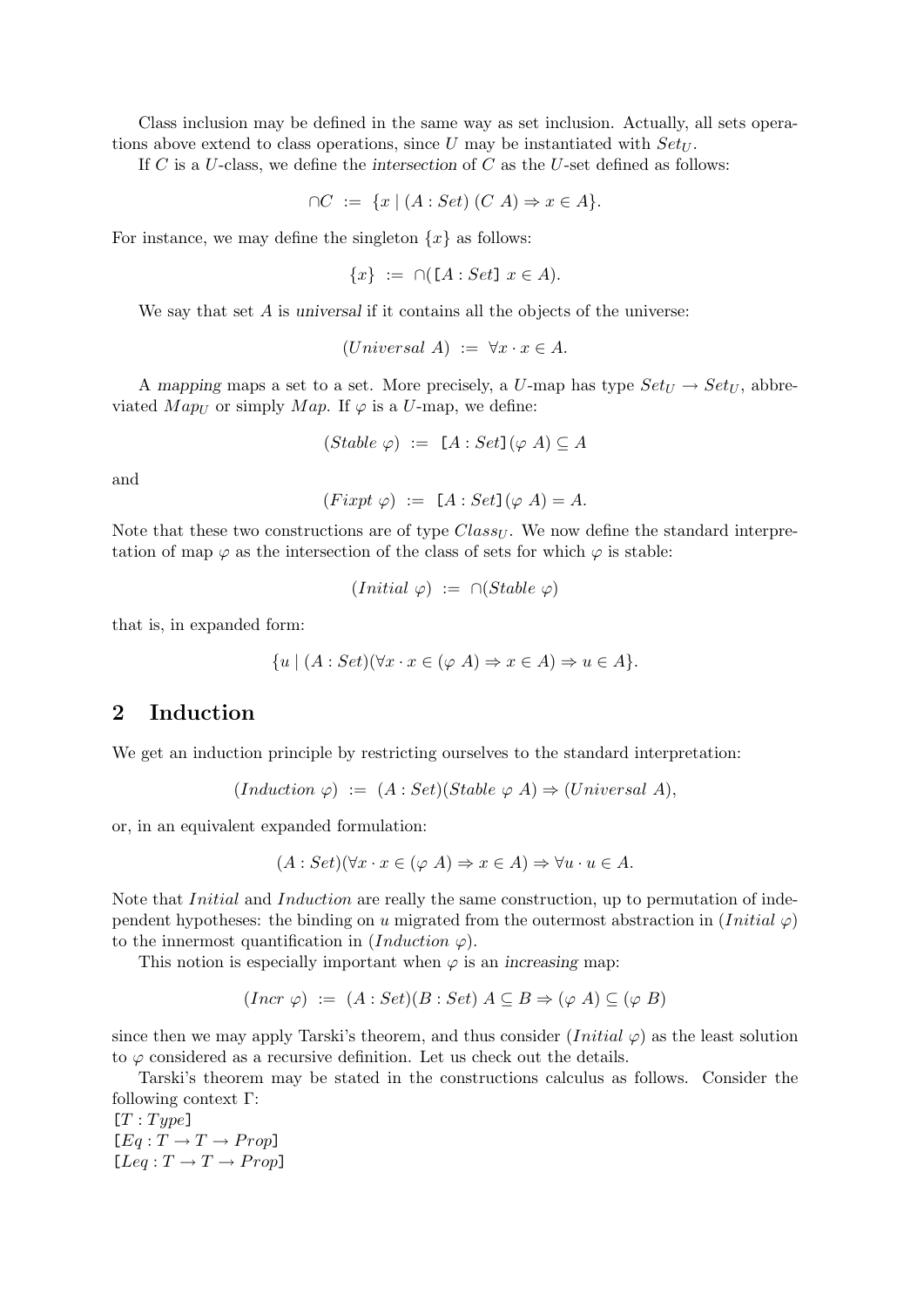$[Leqtrans: (x : T)(y : T)(z : T)(Leg x y) \Rightarrow (Leg y z) \Rightarrow (Leg x z)]$  $[Leqantisym : (x : T)(y : T)(Leq x y) \Rightarrow (Leq y x) \Rightarrow (Eq x y)]$  $[Lub : (T \rightarrow Prop) \rightarrow T]$  $[Upperb:(P:T\rightarrow Prop)(y:T)(Py) \Rightarrow (Leg y(Lub P))]$  $[Least:(P:T\rightarrow Prop)(y:T)((z:T)(Pz)\Rightarrow (Leg\ z\ y))\Rightarrow (Leg\ (Lub\ P)\ y)]$  $[f : T \rightarrow T]$  $[Incr : (x : T)(y : T)(Leg x y) \Rightarrow (Leg (f x) (f y))].$ 

In the context  $\Gamma$ , we consider the set  $P_0$  defined as:

$$
P_0 := [u : T] (Leq u (f u)),
$$

and its least upper bound  $x_0 : T$ :

$$
x_0 := (Lub P_0).
$$

We first prove a few lemmas. We leave it to the reader to check that

 $\Gamma \vdash Lemma_1 : (x : T)(Leaf\ x\ (f\ x)) \Rightarrow (Leg\ x\ (f\ x_0)),$ 

with:

$$
Lemma_1 := [x : T] [h : (Leg\ x (f\ x))] (Leqtrans\ x (f\ x) (f\ x_0) h (Incr\ x\ x_0 (Upperb\ P_0\ x\ h))).
$$

Similarly, we get  $\Gamma \vdash Lemma_2 : (Leg \ x_0 \ (f \ x_0)),$  with

$$
Lemma_2 := (Least\ P_0\ (f\ x_0)\ Lemma_1),
$$

and also  $\Gamma \vdash Lemma_3 : (Leg (f x_0) x_0)$ , with

Lemma<sub>3</sub> := (Upperb  $P_0$  (f  $x_0$ ) (Incr  $x_0$  (f  $x_0$ ) Lemma<sub>2</sub>)).

Now the proof is concluded easily, that is  $\Gamma \vdash Tarski : (Eq (f x_0) x_0)$ , with

$$
Tarski := (Leqantisym (f x_0) x_0 Lemma_2 Lemma_3).
$$

The careful reader will check that this is the traditional proof of Tarski's theorem [20]. We may now use Tarski's theorem in the particular case of the subset relation. That is, we

instantiate the type variable T with Set, (Leq x y) becomes  $y \subseteq x$ , and Eq is set equality. The hypotheses Leqtrans and Leqantisym are easy to fulfill. We take for Lub the intersection operation, for which it is immediate to show  $Upperb$  and Least. Note that it is essential here that Tarski's theorem be expressed over an arbitrary type. This allows us to instantiate  $T$ over the type of sets given with the inclusion relation, obtaining thus what is usually called the theorem of Knaster-Tarski.

Hence we get:

$$
(\varphi: Map)(Incr \varphi) \Rightarrow (Fixpt \varphi (Initial \varphi)). \tag{FIN}
$$

Actually it is possible to refine Tarski's theorem and prove that the fixpoint obtained in the proof is actually the Lub of the set of all fixpoints. Here this shows that  $(Initial \varphi)$  is the smallest fixpoint:

$$
(\varphi : Map)(Incr \varphi) \Rightarrow (Initial \varphi) = \cap (Fixpt \varphi). \tag{MIN}
$$

Note the similarity of our approach with the treatment in Park[16], where Induction is called a convergence formula.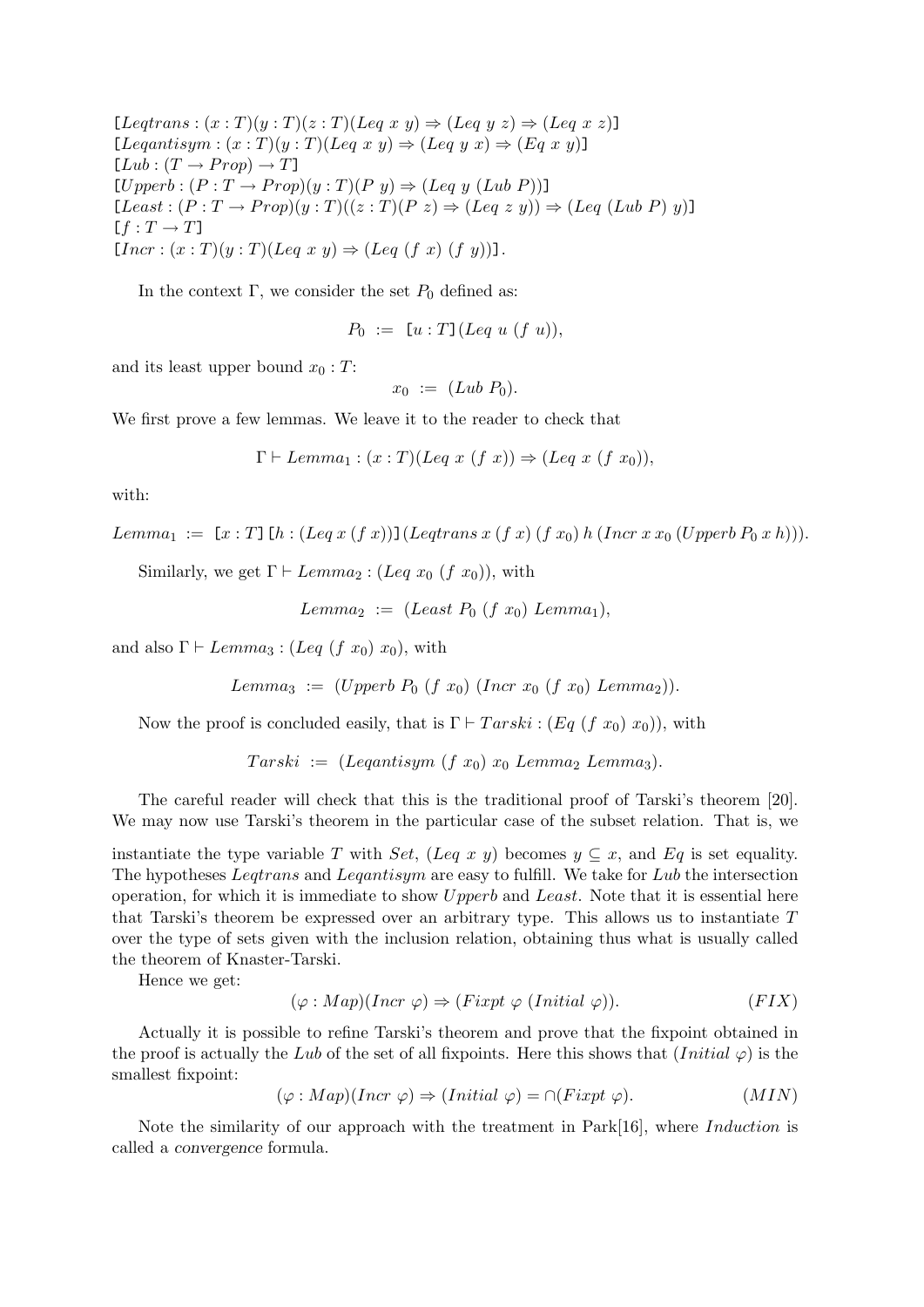## 3 Nœtherian induction

Let us use the abbreviation  $Rel_U$ , or simply Rel, for the type  $U \rightarrow U \rightarrow Prop.$  Rel<sub>U</sub> is the type of binary relations on U.

Note that every relation may be seen as an indexed family of sets. Thus if  $\geq$  is a preorder,  $(\geq x)$  is the set of elements below x.

Let  $R: Rel.$  We define the adjoint map associated with  $R$  as the  $U$ -map:

$$
(Adjoint R) := [A:Set] \{x \mid (R x) \subseteq A\}.
$$

It is a simple exercise (left to the reader) to prove that this map is always increasing:

 $(R: Rel) (Incr (Adjoint R))$  (Adjoint Incr).

The class of R-inductive sets is defined as:

 $(Inductive R) := (Stable (Adjoint R)).$ 

The induction associated with the adjoint map states that the inductive sets are universal. This is just what is usually called Nœtherian induction[5]:

 $(Noetherian R) := (Induction (Adjoint R))$ 

or, in expanded form:

$$
(A: Set) \ (\forall x \cdot (\forall y \cdot (R \ x \ y) \Rightarrow y \in A) \Rightarrow x \in A) \Rightarrow \forall u \cdot u \in A.
$$

We recognize the definition used in [9] to prove Newman's lemma:

 $(R: Rel)$  (Noetherian  $R) \Rightarrow (Loc\_Confluent R) \Rightarrow (Confluent R)$ ).

Thus we see that this very powerful transfinite induction principle is but a special case of the very general Induction above. Usual complete induction principles are in turn obtained by further specialization. For instance, we shall see below that complete induction over the naturals is simply (*Noetherian*  $>$ ).

## 4 Structural Induction

It is now time to introduce some further notation. Let  $A$  be a  $U$ -set, and  $E$  be any construction expression. We let  $\forall x \in A \cdot E$  to stand for an abbreviation of  $\forall x \cdot x \in A \Rightarrow E$ , and similarly we let  $\{x \in A \mid E\}$  stand for  $\{x \mid x \in A \wedge E\}$ . We shall also use the notation  $\exists x \in A \cdot E$  to stand for  $\exists [x:U](x \in A \wedge E)$ .

We shall now show how to express structural induction [4] in the calculus. First we define the relation "f preserves A", when f is a U-function (i.e.  $f: U \to U$ ) and A is a U-set:

$$
(Preserve f \, A) \; := \; \forall x \in A \cdot (f \, x) \in A.
$$

Now we define what it means for the element  $y:U$  to be reachable from element  $x:U$  using function  $f$ . This notion is axiomatized by the relation:

$$
(Iter\ f) := \{x, y \mid (A : Set) (Preserve\ f\ A) \Rightarrow x \in A \Rightarrow y \in A\}.
$$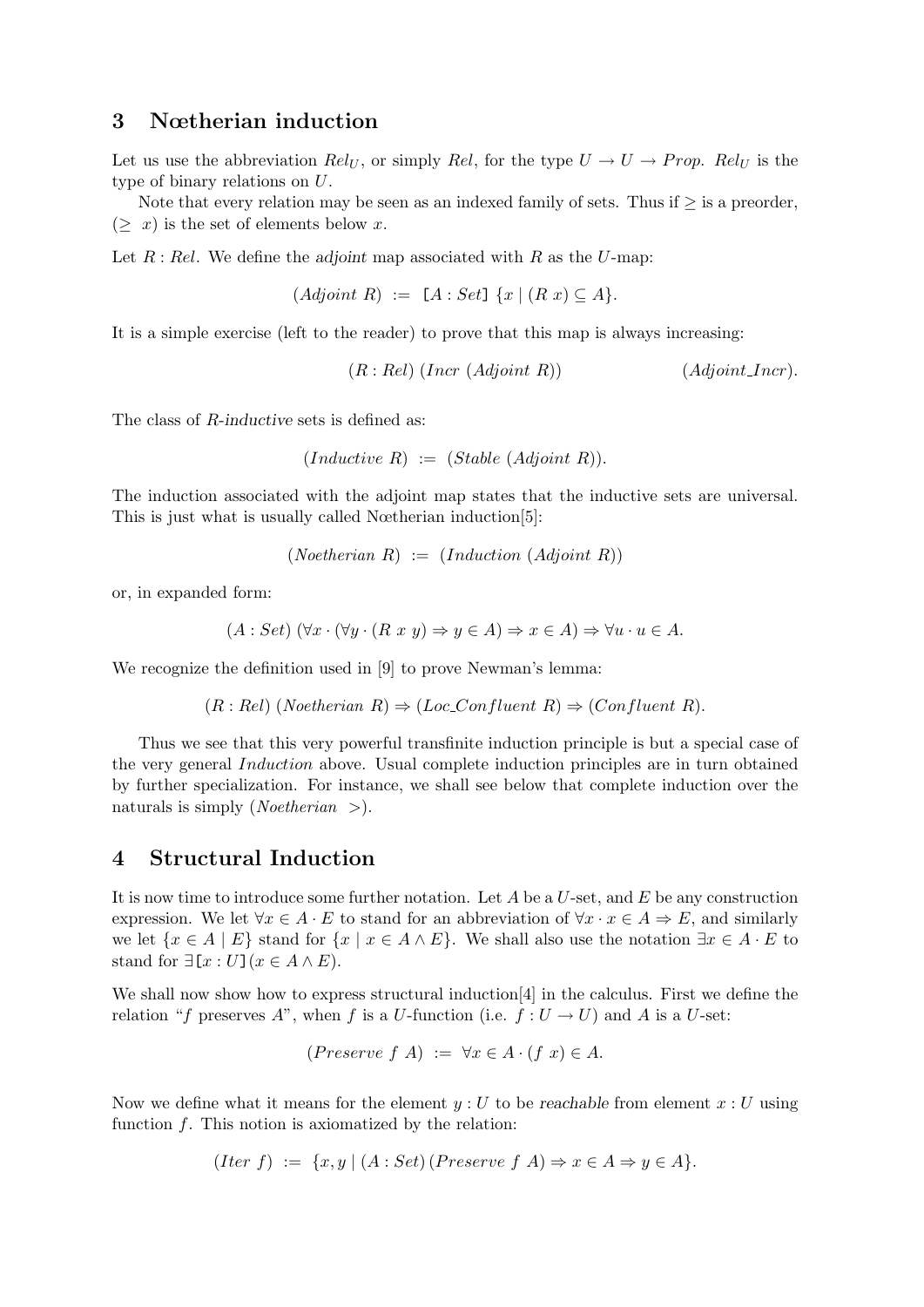The general method consists in defining, in the structure under consideration, the suitable generalization of reachability expressing what are the elements expressible using the operations of the structure. The expressibility predicate may then be seen as a set (the initial algebra, or standard model). Similarly to above we get an induction principle by postulating that every element of type  $U$  is in this set.

Let us consider for instance arithmetic. The structure is given here by a successor operation  $S: U \to U$  and a zero constant  $0: U$ . A universe presented with this structure we call a Peano algebra. On any Peano algebra, we may define a relation

$$
\leq := (Iter S)
$$

and it is easy to show that  $\leq$  is reflexive and transitive (using as proofs respectively identity and composition of the proper type). Now the set

$$
\{n \mid 0 \le n\}
$$

is the characteristic predicate of the standard model  $\mathcal{N}$ :

$$
\mathcal{N} := \{ n \mid (A : Set) \ (\forall m \in A \cdot (S \ m) \in A) \Rightarrow 0 \in A \Rightarrow n \in A \}.
$$

The corresponding universally quantified sentence is Peano's induction principle:

$$
Peano := (A : Set) \ (\forall m \in A \cdot (S \ m) \in A) \Rightarrow 0 \in A \Rightarrow \forall n \cdot n \in A.
$$

Note how the binding on n migrated from  $\mathcal N$  to Peano, similarly to the transformation between Initial and Induction.

Let us now indicate the relationship with our general induction principle above. The map  $\varphi$  needed here may be defined as sending A to:  $\{n \mid \exists m \in A \cdot n \equiv (S \; m) + n \equiv 0\}$ , or equivalently, we define:

$$
(Nat\text{-}map\ A) := \{ n \mid (P : Set) \,\forall u \cdot (u \in A \Rightarrow (S u) \in P) \Rightarrow 0 \in P \Rightarrow n \in P \}.
$$

It is easy to prove that  $Nat$ -map is increasing, and that:

$$
(Stable Nat-map A) \Leftrightarrow (Nat\_stable A)
$$

with

$$
(Nat\_stable \ A) := (\forall n \in A \cdot (S \ n) \in A) \land (0 \in A)
$$

and thus we get that

 $(Induction Nat-map) \Leftrightarrow Peano.$ 

Indeed, a simple Curryfication suffices to show that:

$$
\mathcal{N} = \cap Nat\_stable.
$$

**Remark.** The equivalence between  $(Stable Nat_m a p)$  and  $Nat-stable$  boils down to recognizing the following propositional equivalence:

$$
(Q: Prop)((P \Rightarrow Q) \Rightarrow Q) \Leftrightarrow P.
$$

Intuitively, it means that every proposition is equivalent to its operational contents.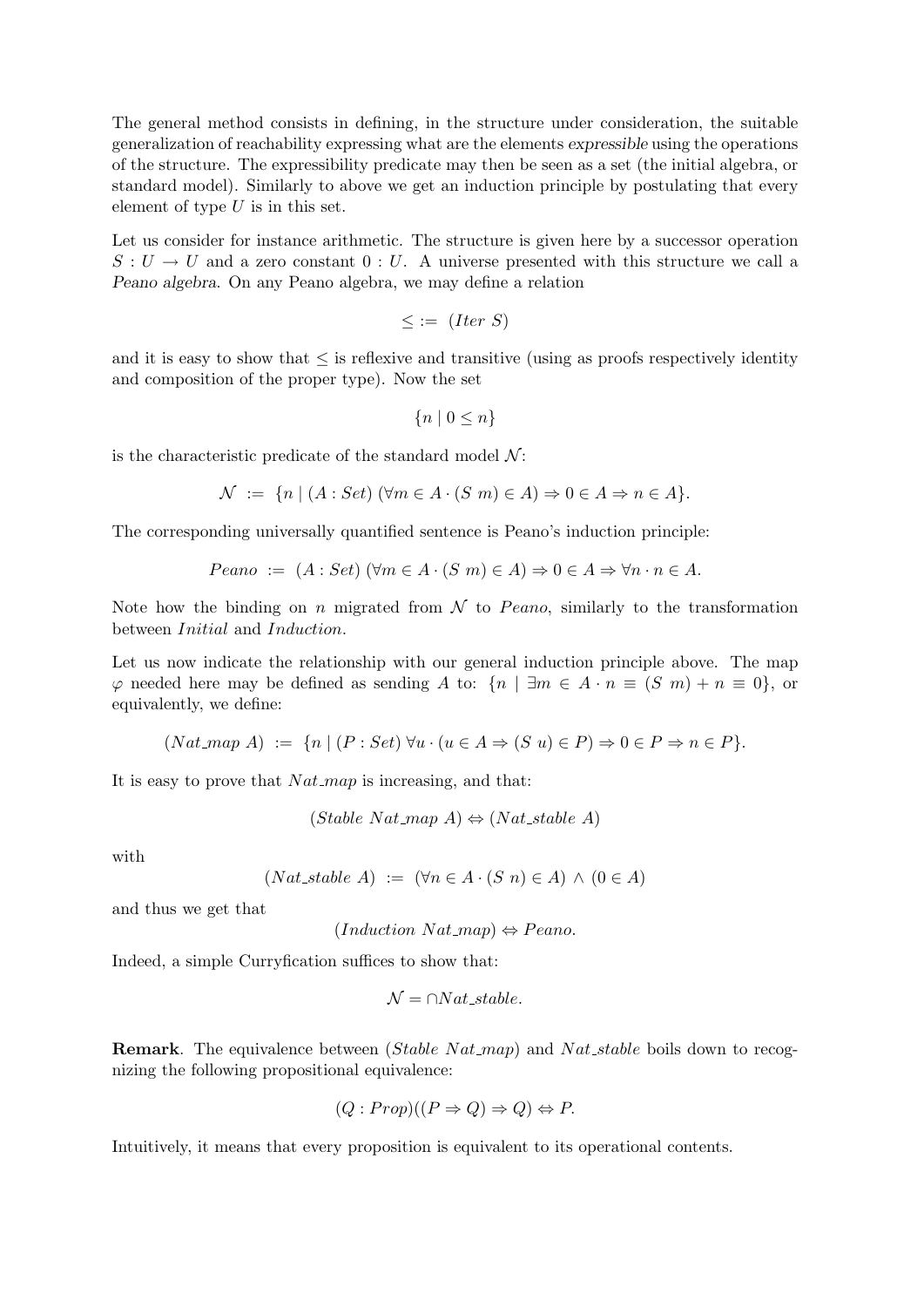Actually Peano is only one half of initiality. What it says is that the universe contains only elements which are definable with the algebra operators. The other half is to postulate that different operators give rise to distinct elements. In the case of arithmetic, for instance, this amounts to adding the following two postulates:

$$
Peano1 := \forall n \cdot \neg (S \ n) \equiv 0
$$

$$
Peano2 := \forall m, n \cdot (S \ m) \equiv (S \ n) \Rightarrow m \equiv n.
$$

A standard model of arithmetic is thus any universe verifying Peano, Peano1 and Peano2.

Remark. We recall that the natural numbers may be expressed logically by the second-order proposition:

$$
Nat := (X : Prop)(X \Rightarrow X) \Rightarrow X \Rightarrow X,
$$

with the successor function, of type  $Nat \Rightarrow Nat$ , defined as:

$$
S := [n : Nat] [X : Prop] [s : X \Rightarrow X] [z : X] (s (n X s z))
$$

and the zero, of type  $Nat$ , defined as:

$$
0 := [X : Prop] [s : X \Rightarrow X] [z : X] z.
$$

It is possible to apply the whole theory above, with  $Nat$  standing for the universe U. However, even in N at we need to postulate the Peano axioms. This is a bit puzzling, since we know that the normal forms of constructions (with  $\eta$  conversion allowed) of type Nat are isomorphic to the standard model of natural numbers. But this knowledge is from meta-theoretic analysis, and cannot be internalized in the system. However, it is a simple matter to define in the metalanguage of constructions appropriate macros, so that the Peano axioms are automatically generated from the signature  $Nat.$ 

The method above is of course generalizable in a straightforward way to any algebraic type, leading to structural induction over a wide variety of structures.

Finally, complete induction is easily seen a direct application of Nœtherian induction. For instance, over integers, with

$$
x > y := (S \ y) \le x
$$

we get complete induction (course-of-values induction) as (*Noetherian*  $>$ ).

## 5 Computational Induction

We now show how to imbed in Constructions Scott's computational induction method, as presented for instance in LCF[13].

#### 5.1 The domain postulates

We assume axioms on the universe  $U$  giving it the structure of a pre-ordering:

 $[\square: Rel]$ 

$$
[Refl:\forall u\cdot u\sqsubseteq u]
$$

[
$$
[Trans: \forall u, v, w \cdot u \sqsubseteq v \Rightarrow v \sqsubseteq w \Rightarrow u \sqsubseteq w].
$$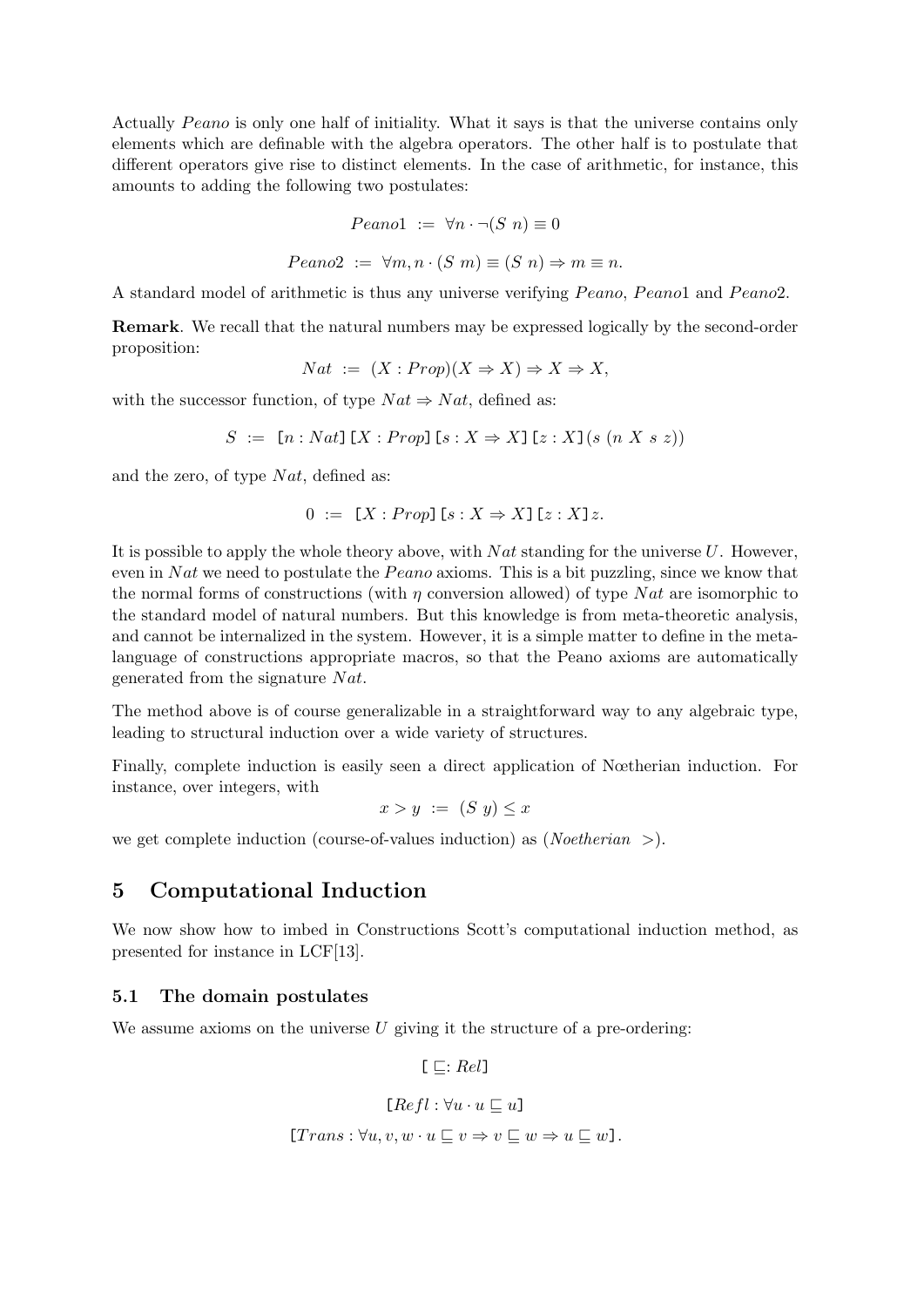We define  $\dot{=}$  as the associated equivalence:

$$
\doteq := \forall u, v \cdot u \sqsubseteq v \land v \sqsubseteq u.
$$

We say that the  $U$ -set  $A$  is directed whenever:

$$
(Directed A) := \forall x \in A \cdot \forall y \in A \cdot \exists z \in A \cdot x \sqsubseteq z \land y \sqsubseteq z.
$$

Now we postulate the partial order  $U$  to be *complete*, in the sense that every directed set possesses a limit, its lub:  $(A : Set)$  (Directed A)  $\Rightarrow \exists u \cdot u \in (Lub \ A)$ , with:

 $(Lub A) := \{u \mid \forall x \in A \cdot x \sqsubseteq u \wedge \forall v \cdot (\forall x \in A \cdot x \sqsubseteq v) \Rightarrow u \sqsubseteq v\}.$ 

For ease of application, we shall Skolemize the limit u as a function  $(lim A)$ . We could have *lim* depend on an extra argument of type (*Directed A*), but this extra generality is not needed; this is an application of the principle of "proof irrelevance". Thus we postulate:

$$
[lim: Set_U \rightarrow U]
$$

 $[Complete : (A : Set) (Directed A) \Rightarrow (lim A) \in (Lub A)].$ 

It is easy to show that the elements of  $(Lub A)$  are equivalent:

$$
\forall u \in (Lub \; A) \cdot \forall v \in (Lub \; A) \cdot u \doteq v.
$$

The empty set  $\emptyset$  is directed, and thus every complete pre-order possesses a minimum element:

$$
\perp := ( \lim \emptyset ).
$$

It is straightforward to prove that  $\bot$  is indeed minimum:

$$
\forall u \cdot \bot \sqsubseteq u. \tag{Bot}
$$

#### 5.2 Computational induction

Let  $f: U \to U$ . We define the set of (finite) f-approximants as:

$$
(Approx f) := (Iter f \perp)
$$

that is:

$$
\{u \mid (A : Set) \text{ (}Preserve f \text{ } A \text{)} \Rightarrow \bot \in A \Rightarrow u \in A \}.
$$

Remark the similarity with the definition of the standard model  $N$  above. Similarly to maps above, we define the notion of increasing function:

$$
(Increasing f) := \forall u, v \cdot u \sqsubseteq v \Rightarrow (f u) \sqsubseteq (f v)
$$

and we may show that:

$$
(f: U \to U) \text{ (Increasing } f) \Rightarrow \text{ (Directed (Approx } f\text{)).} \qquad \text{(Dir-Approx)}
$$

The proof of this proposition, left as an exercise, is analogous to defining inductively the function computing the maximum of two natural numbers. We may now define, for any increasing f:

$$
(Y f) := (lim (Approx f)).
$$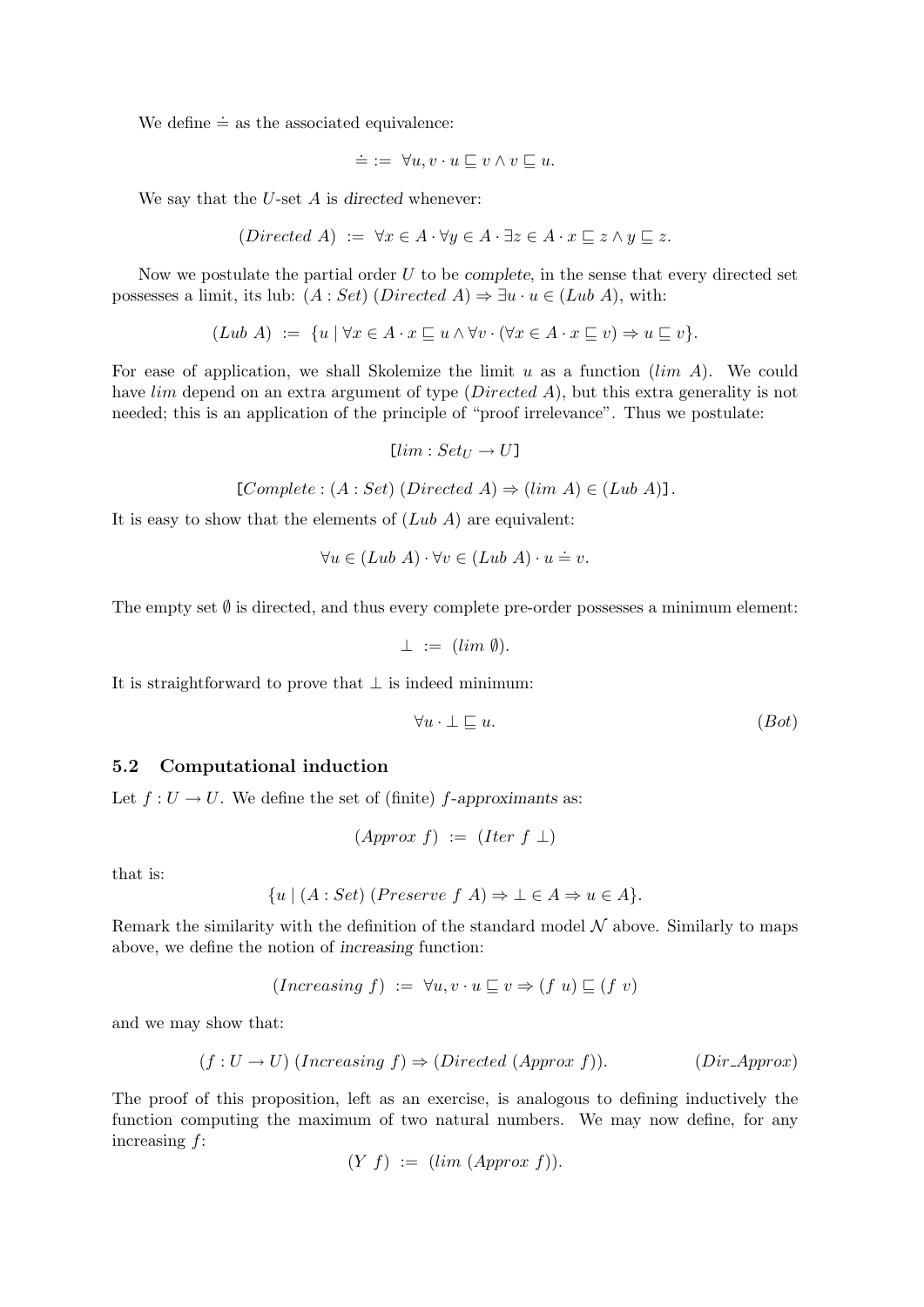The limit of finite approximants  $(Y f)$  is intuitively  $\sqcup_n f^n(\bot)$ .

We now define an admissible U-set as one which contains all the limits of its directed subsets:

$$
(Adm A) := (B : Set) B \subseteq A \Rightarrow (Directed B) \Rightarrow (lim B) \in A.
$$

The restriction of A to admissible sets in the definition of approximant permits to iterate  $f$ in the transfinite, which gives the notion of transfinite f-approximation:

$$
(\infty f) := \{ u \mid (A : Set) (Adm A) \Rightarrow (\forall x \in A \cdot (f x) \in A) \Rightarrow u \in A \}.
$$

Note that  $(\infty f)$  is the intersection of the class of admissible sets preserved by f, whereas (Approx f) is the intersection of the class of sets containing  $\perp$  and preserved by f. In some sense ( $\infty$  f) is to (*Approx f*) what ordinals are to natural numbers.

Let us now show that  $(\infty f)$  is admissible:  $[f : U \to U]$   $[B : Set]$   $[h_1 : B \subseteq (\infty f)]$   $[h_2 : (Directed \, B)] \vdash l_1 : (lim \, B) \in (\infty f)$ where  $l_1$  is proved by:  $[C : Set]$ [ $h_3 : (Adm C)$ ][ $h_4 : (Stable C)$ ]( $h_3 B l_2 h_2$ ) where  $l_2 : B \subseteq C$  is proved by:  $[u: U]$   $[h_5: u \in B]$   $(h_1 \ u \ h_5 \ C \ h_3 \ h_4)$ . Discharging all this temporary context, we get:

$$
(f:U \to U)(Adm (\infty f)). \tag{Adm\infty}
$$

Now it is a simple matter to prove:

 $[f: U \to U]$   $[i: (Increasing f)] \vdash (Adm \infty f (Approx f) incl (Dir \rightarrow P) : (Y f) \in$  $(\infty f),$ 

where the proof of incl :  $(Approx f) \subseteq (\infty f)$  is left to the reader. Thus we get finally:

$$
(f: U \to U)(Increasing f) \Rightarrow (Y f) \in (\infty f).
$$

By unwinding this proposition it is easy to see that this is precisely Scott's computational induction principle. Writing it in long form:

$$
(f: U \to U)(Increasing f) \Rightarrow (A: Set) (Adm A) \Rightarrow (\forall x \in A \cdot (f x) \in A) \Rightarrow (Y f) \in A.
$$
  
(Comp\\_Ind)

Two remarks are in order. Firstly, note that this principle is provable from our postulates on the domain  $U$  (i.e., the complete partial ordering axioms). Secondly, the notion of admissible set is axiomatized inside the calculus, and thus we can use all the power of the logical system to prove that a given set is indeed admissible, whereas in LCF[13] the notion of admissible predicate is weakened to a syntactic check of the meta-linguistic support. Finally note that the hypothesis  $\bot \in A$  is not needed above, since it is implicit from the hypothesis  $(Adm A).$ 

#### 5.3 Continuity and fixpoints

It may seem curious that it is not necessary in the justification of computational induction to assume that  $f$  is continuous. But this assumption is indeed needed for recursion. Let us now make this point precise.

First, let us define the image by  $f$  of a  $U$ -set  $A$ :

$$
(Image f A) := \{ y \mid \exists x \in A \cdot y \doteq (f x) \}.
$$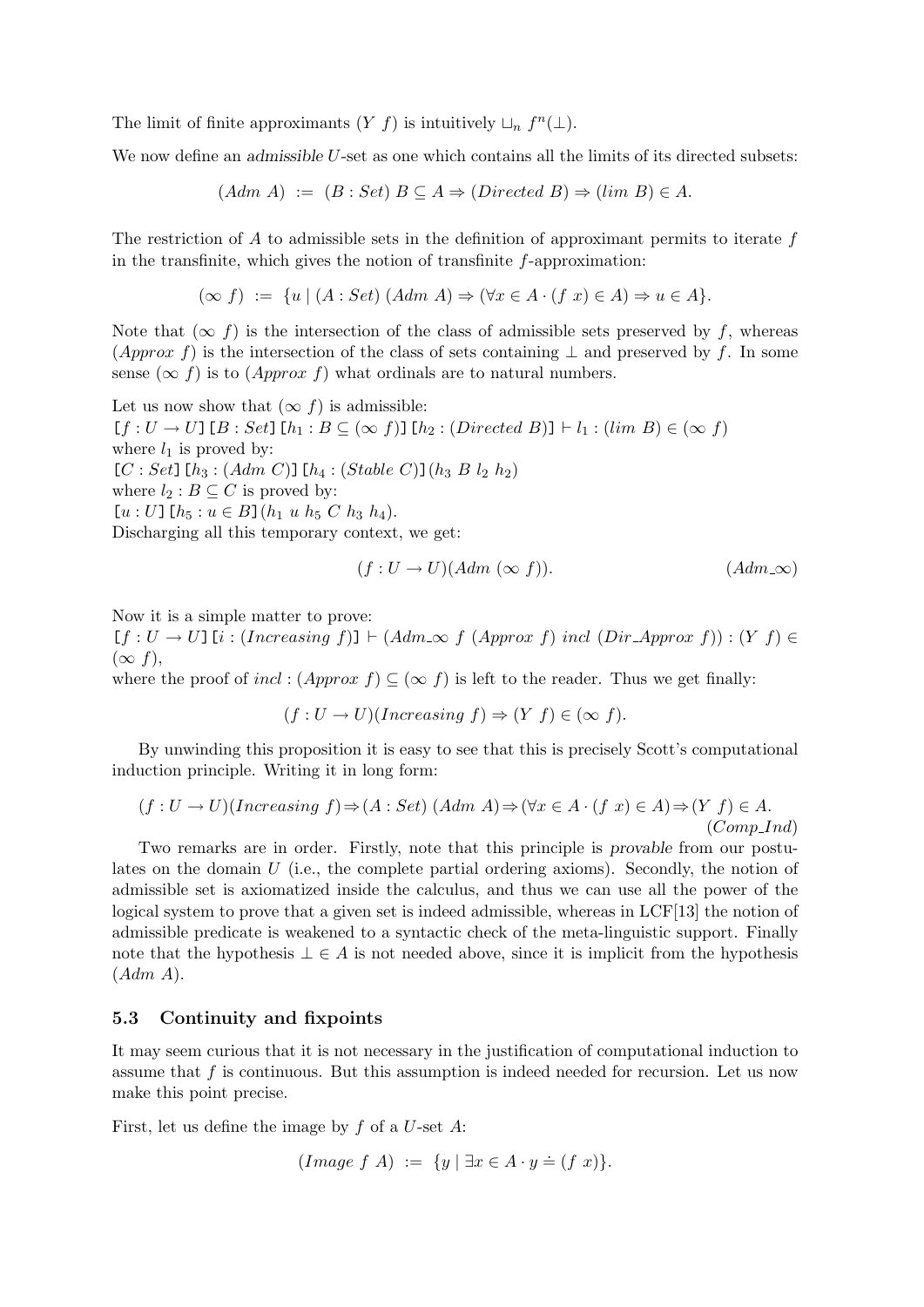It is easy to show that:

$$
(Directed A) \Rightarrow (Increasing f) \Rightarrow (Directed (Image f A)). \qquad (Dir Im)
$$

Thus, for every increasing  $f$  and directed set  $A$ , we may define:

$$
(Lim f A) := (lim (Image f A)).
$$

Now let us call diagram any non-empty directed set:

$$
(Diagram\ A)\ :=\ \exists u\in A\cdot (Directed\ A).
$$

Next we define what it means for an increasing  $f$  to be continuous:

 $(Continuous f) := (A : Set) (Diagram A) \Rightarrow (Lim f A) \doteq (f (lim A)).$ 

Note that we must restrict A to be a non-empty directed set, since we do not demand our functions to be strict.

**Exercise.** Prove that for all  $f$ ,  $(Continuous f) \Rightarrow (Increasing f)$ .

Now, defining the fixpoints of  $f$  in a similar way as for maps:

 $(Fixpoints f) := \{u \mid (f u) \doteq u\},\$ 

we can prove:

$$
(f: U \to U)(Continuous f) \Rightarrow (Y f) \in (Fix points f)
$$

and:

$$
(f: U \to U)(Continuous f) \Rightarrow \forall x \in (Fix points f) \cdot (Y f) \sqsubseteq x.
$$

In other words,  $(Y f) \in (Min (Fix points f)),$  with

$$
(Min A) := \{ u \in A \mid \forall x \in A \cdot u \sqsubseteq x \}.
$$

This is analogous to Tarski's theorem, but still significantly different.

A variant of Tarski's theorem would say here is that if  $f$  is increasing (and not necessarily continuous), then  $(Z f)$  is the minimum fixpoint of f, where

$$
(Z f) := (lim (\infty f)).
$$

**Problem.** Show the above statement. In particular, you will need to prove that  $(\infty f)$  is itself directed.

Thus, continuity is needed for finiteness, i.e. computability. This concludes our incursion into domain theory.

## 6 Nœtherian as a well-foundedness principle

We are going to show in this section that (*Noetherian R*) implies that there are no infinite R-chains, relating induction to well-foundedness.

Let  $A$  be a  $U$ -set. We say that  $A$  is  $R$ -eternal iff:

$$
(Eternal \ R \ A) := \exists x \in A \land \forall x \in A \cdot \exists y \in A \cdot (R \ x \ y).
$$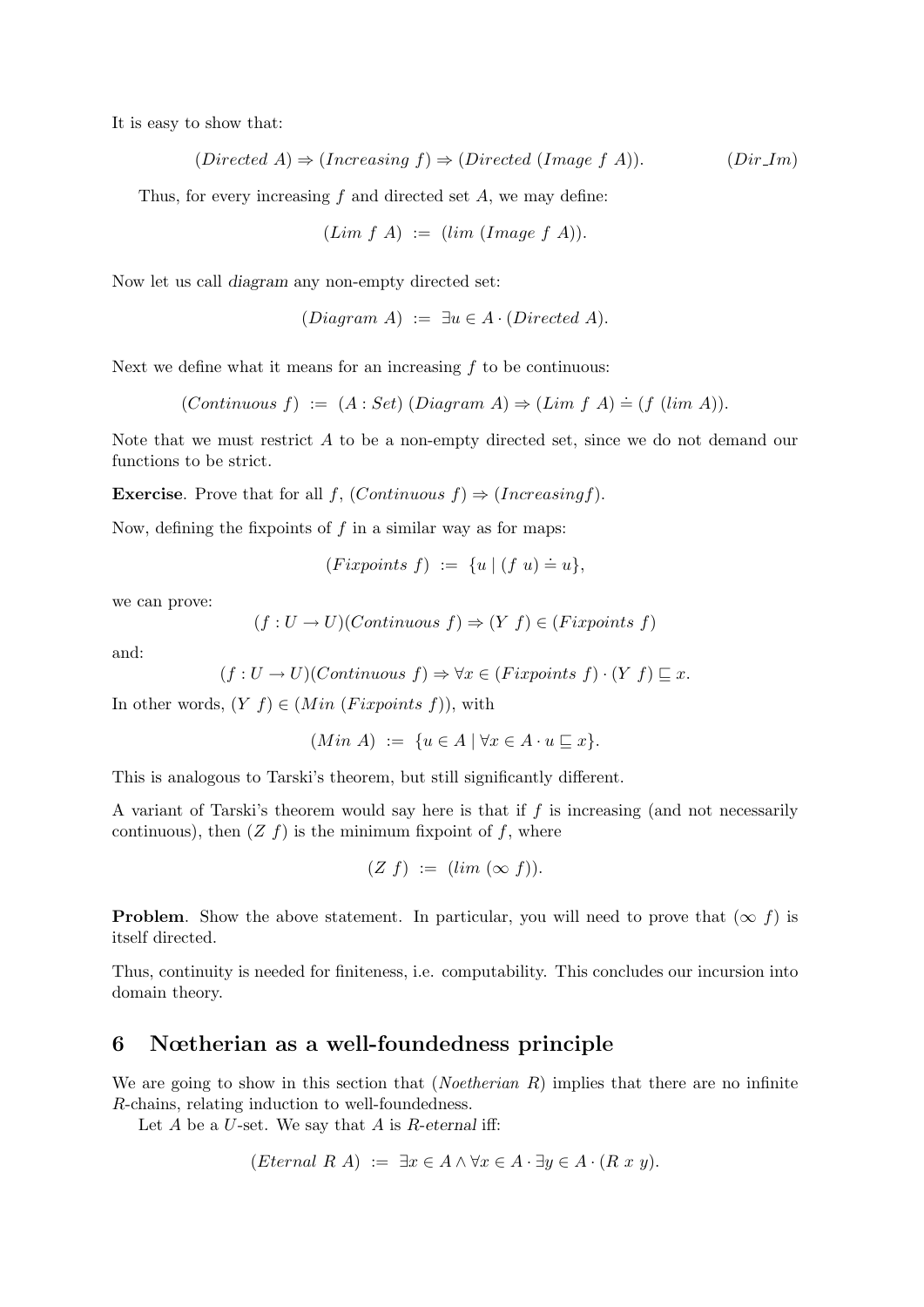It is straightforward to show, with the definition of Nœtherian given above, that:

(Eternal R A) | (Noetherian R ∼ A)

where the incompatibility connective | is Sheffer's stroke.

Thus (*Noetherian R*) implies (classically) that R is well-founded, in the sense that there are no infinite R-chains:

 $(WFR) := (A: Set) \neg (Eternal \ R \ A).$ 

Intuitively, the set  $(Initial (Adjoint R))$  contains all elements which have only finite R-chains issued from them, and (*Noetherian R*) says that this set is universal.

## Acknowledgements

We thank Thierry Coquand for many stimulating discussions.

# References

- [1] R. Boyer, J Moore. "A Computational Logic." Academic Press (1979).
- [2] N.G. de Bruijn. "Automath a language for mathematics." Les Presses de l'Universit´e de Montréal, (1973).
- [3] N.G. de Bruijn. "A survey of the project Automath." (1980) in to H. B. Curry: Essays on Combinatory Logic, Lambda Calculus and Formalism, Eds Seldin J. P. and Hindley J. R., Academic Press (1980).
- [4] R. Burstall. "Proving Properties of Programs by Structural Induction." Comp. J. 12 (1969), 41–48.
- [5] P. M. Cohn. "Universal Algebra." Reidel, 1965.
- [6] R.L. Constable, N.P. Mendler. "Recursive Definitions in Type Theory." Private Communication (1985).
- [7] Th. Coquand. "Une théorie des constructions." Thèse de troisième cycle, Université Paris VII, Janvier 85.
- [8] Th. Coquand. "An analysis of Girard's paradox." First IEEE Symposium on Logic in Computer Science, Boston (June 1986), 227–236.
- [9] Th. Coquand and G. Huet. "Constructions: A Higher Order Proof System for Mechanizing Mathematics." EUROCAL85, Linz, Springer-Verlag LNCS 203 (1985).
- [10] Th. Coquand and G. Huet. "The Calculus of Constructions." To appear, Information and Control.
- [11] Th. Coquand and G. Huet. "Concepts Mathématiques et Informatiques Formalisés dans le Calcul des Constructions." Logic Colloquium, Orsay (July 85). To appear, North-Holland.
- [12] J.Y. Girard. "Interpr´etation fonctionnelle et ´elimination des coupures dans l'arithmétique d'ordre supérieure." Thèse d'Etat, Université Paris VII (1972).